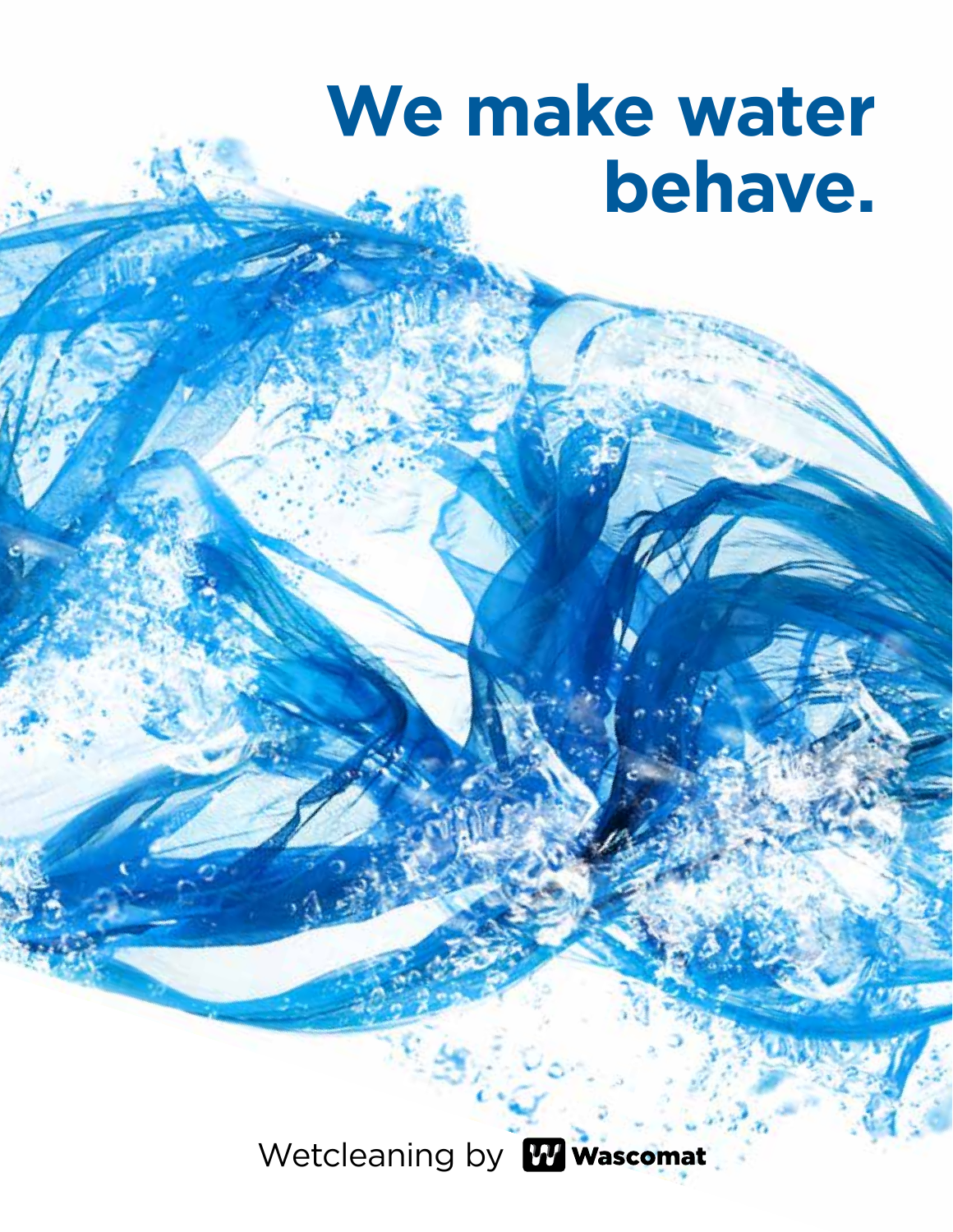### The Wascomat difference.

**Wetcleaning is incredibly effective for professionally cleaning all kinds of fabrics and textiles. With Wascomat eco-friendly solutions, you will be less dependent on the need for harsh chemicals, while delivering the highest quality results to your customers.** 



#### A smart addition to traditional drycleaning

Wetcleaning can complement your existing drycleaning operation or work parallel with equipment you already have. This assures you:

- A superior method for removing stains
- Better results on PVC-lined garments and finer fabrics with sequins
- The ability to handle waterproofing and clean most garments in-house, including leather and suede

Wascomat's wetcleaning washer combines the gentle process of hand-washing with the efficiency of professional cleaning. With a Wascomat Wetclean System you'll be able to clean garments that until now were considered dryclean only.

#### Environmentally safe.

Wascomat's Wetclean Systems comply with OSHA, EPA and other environmental regulations while producing outstanding results. Gone are the solvents, toxic fumes and waste treatment problems associated with the dry cleaning process. Expensive ventilation systems are no longer needed.

#### Customers prefer wetcleaning.

Your customers will immediately see, feel and smell the difference in their clothing: **colors are brighter, fabrics softer, and the smell is fresh and clean. There is no chemical smell or residue.**

95% of all stains are water-based and respond better to wetcleaning. You can even wetclean leather and garments with beads and sequins!

#### The secret to wetcleaning

The first key component is water. It gives wetcleaning the capability to keep fabrics looking better and smelling fresher.

The second very important key is the use of specific detergents. When adapted to natural fibers they will protect them from deformation.

Then it is a matter of adding the correct amount of detergent, along with a gentle mechanical action over the optimal period of time. As a result, water is able to naturally remove stains and transport dirt to the waste pipe.

What's left behind is the fresh smell of cleanliness, a soft touch to the fabric, brilliant whites and bright colors. With this in mind, it's easy to see why the demand for wetcleaning is growing.

#### Best of both worlds.

Wascomat dual-use Wetclean Systems are an environmentally safe, non-polluting complement to dry cleaning. With the push of a button, the Wascomat Wetclean Washer converts to an ideal washer for laundering shirts, comforters, drapes and "wash-dry-fold" laundry.

No further need to rely on outsourcing for big duvets and curtains. You can easily customize your machine with a full range of laundry programs.



*Wascomat's "Dual-use" Wetclean washers are equipped with Clarus® Control for superior cleaning results and flexibility. Clarus manages wetcleaning and laundry washing operations by precisely controlling all important functions.*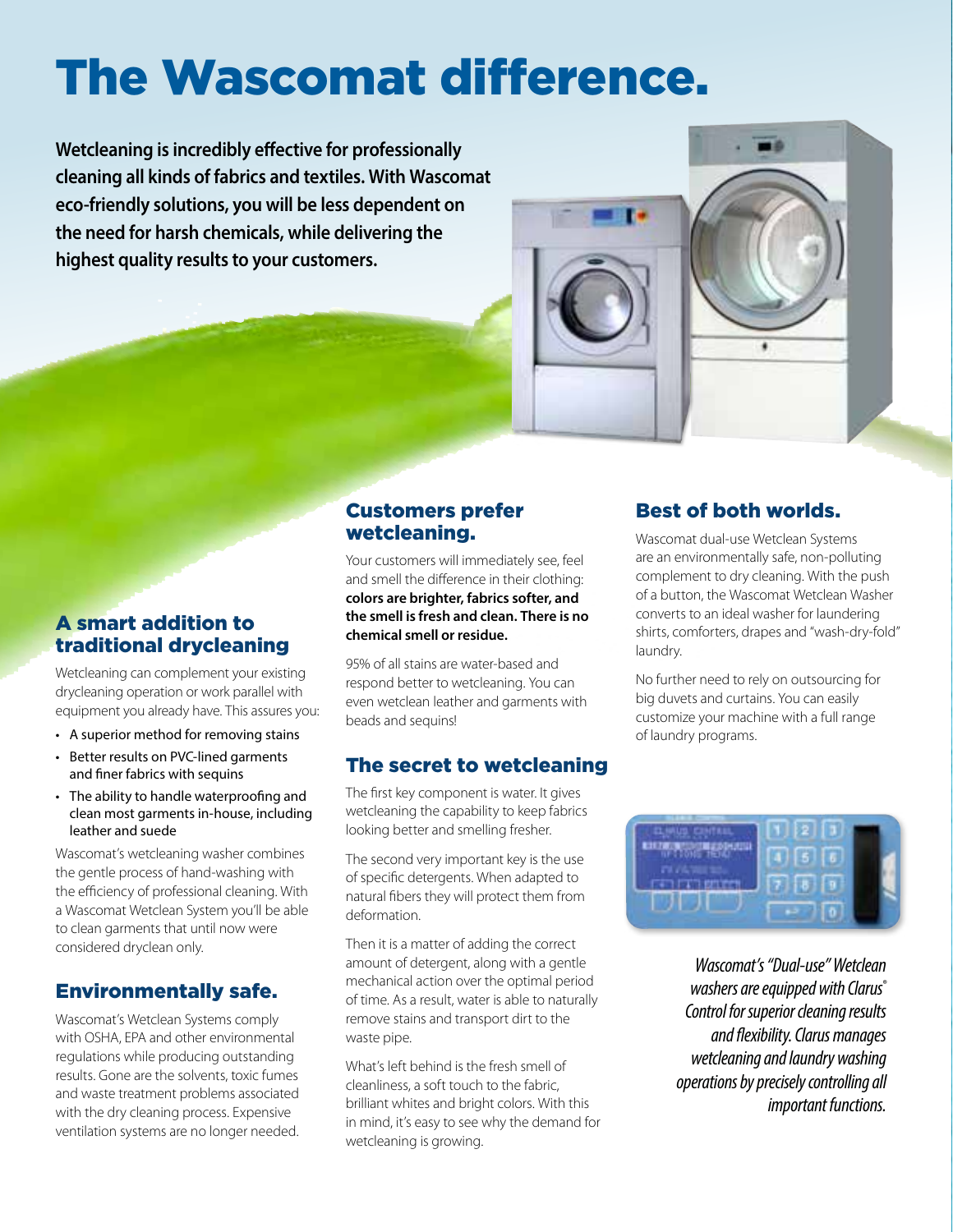# **Precise control of the cleaning process.**

Wascomat Wetcleaning Systems eliminate the need to pre-spot since the majority of stains are water-based. Even dry-side stains can be removed by batching with the aid of modern water-based biodegradable paint, oil and grease removers. Setting stains with heat is not a concern because you can examine and treat problem garments before transferring to the dryer.

#### Control exact cylinder rotation in washing, rinsing and extracting.

Clarus Control lets you program the washer for the exact desired rotation speed to safely wetclean and launder a broad range of garments and fabrics.



Clothes drop from "11" and "1" positions for greater mechanical action to maximize soil removal.

Garments drop from "9" and "3" positions for gentle machine action to eliminate shrinkage.

#### Control exact water level.



#### Control exact temperature.

**150 degrees:** Higher temperature for better soil removal and proper bleaching.



**80 degrees:** Ideal for wetcleaning.

#### Control exact usage of chemicals.

Regulate the wetcleaning and laundry chemicals to the exact ounce for maximum protection and soil removal without wasting money on excessive chemical agents.

Wascomat wetcleaning washers feature larger sumps to thoroughly mix water and additives prior to coming in contact with the garments.